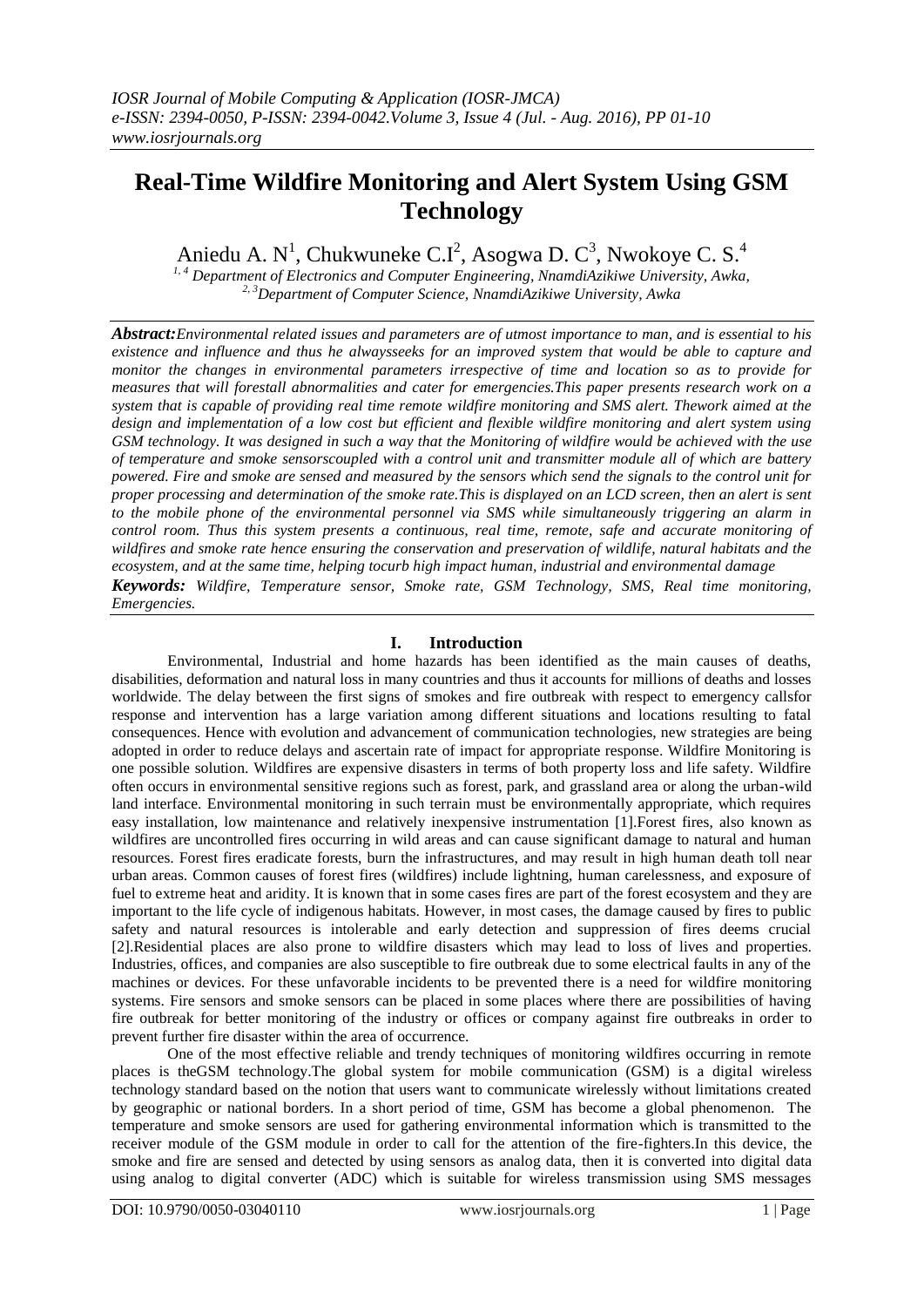through GSM modem. The control unit is used for temporary storage of the data used for transmission. This work focused on the design of the fire monitor that is able to monitor the smoke rate continuously and can be used in hospitals, homes, industries, parks, public place, nature parks and forest.

#### **II. Background Study**

Recent breakthroughs in science and technological innovations have led to an unprecedented advancement in provisions of technological solutions for the numerous problems facing mankind. Researchers are busy leveraging on modern technology to provide better and improved solutions commensurate to the ever increasing demands. In an environment there are parameters to be monitored such as temperature and smoke etc. which are evidences or signs of presence of fire within an environment. Temperature and smoke of an environment can rise as a result of heat which can stem from vast number of both identifiable and unknown sources. If all these sources of heat are not properly monitored and controlled there will be uncontrolled rise in temperature which will result to fire outbreaks. Therefore anything that generates heat also produces smoke as it gets contact with some materials. The presence of smoke shows that the material has been heated up immensely and this causes change in the atmosphere of the environment thereby causing air pollution. A fire or smoke detector is a device that allows ones to sense and detect the presence of smokes and fires and allows one to record or store the rate for later study, further analysis or authenticates an onward transmission for immediate response. Sensor fusion algorithms allow these monitors to detect core temperature, heat and dehydration. The digital smokes and fire detectors and alert systems provides a more unique, effective and efficient means of realtime monitoring of smokes and fire and has ever since witnessed an unprecedented tremendous advancement as researchers keep searching for better ways to make these fire monitoring and alert systems more flexible, portable, and efficient. This section presents a review of current research findings and works done so far by different researchers with the same mindset of providing flexible, portable, and efficient monitoring and alert systems.

#### **III. Review of Related Works**

In a work done by [3] real-time remote wildfire monitoring system was developed for forest using Zig-Bee based wireless sensor network.Zig-Bee is a Technological Standard Created for Control and Sensor Networks based on the IEEE 802.15.4 specification for wireless personal area network .It is a newwireless technology that has application in various fields. This technology utilizes zig-bee modules in remote monitoring applications which operate in the ISM (industrial, scientific and medical) Band utilizing the zig-bee protocol created by zig-bee Alliance. They are suitable for Wireless Personal Area Networks (WPAN) but can extend a broader coverage area using multi-hop routing technology.The main features of this standard arenetwork flexibility, low cost, very low power consumption, and low data rate in an ad-hoc self-organizing networkamong inexpensive fixed, portable and moving devices.

In a work done by [4], real-time remote wildfire monitoring and control system was developed using GSM technology and fire extinguisher vehicle. The temperature sensor sends an analogue signal to the PIC microcontroller to set off the alarm when the temperaturereaches 125°F.The design consists of a temperature sensor (LM-35) whose output voltage is equal to  $1^{\circ}F/10$  mV. The smoke sensor is a T-shaped chamber with an infrared LED placed in the left opening that emits a beam of lightacross the horizontal portion of the chamber. When smoke particleenter the T-shaped chamber, however the beam of light isscattered by smoke particles. Subsequently, some of the lightis directed down into the vertical portion of the T-shapedchamber and strikes the phototransistor.The smoke detection system can detect smoke or high temperature (potential fire) and sets off appropriate alarm sound. It also transmit RF signal to the other smoke detector in the network. The detector is capable of soundingfour different alarms for smoke, temperature, low battery andreceiver.

In another work done by [5], wildfire monitoring system was designed using wireless sensor network (WSN) technology (fig 1). This system should be able to detect a small fire (about tens of meters in size) and determine its position with accuracy sufficient to make possible a fast intervention and fire spread limitation. The detection cells will be connected via a wireless data transmission system with a central control or data collection point connected to the warning system of the emergency service. In this way, the immediate response fire alarm is realized.The fire monitoring WSN is based on Mica2 motes and MTS400 sensor boards. It uses the following components:Temperature, humidity, barometric pressure and light intensity sampling nodes, Routing nodes for transporting relative readings from the sampling nodes to the base station, Base-station connected to web server,Web server connected to a MySQL database, which is queried by a browser-based client,Client providing data browsing, GPS information and fire alarm, sending to fire-fighters to response to the fire.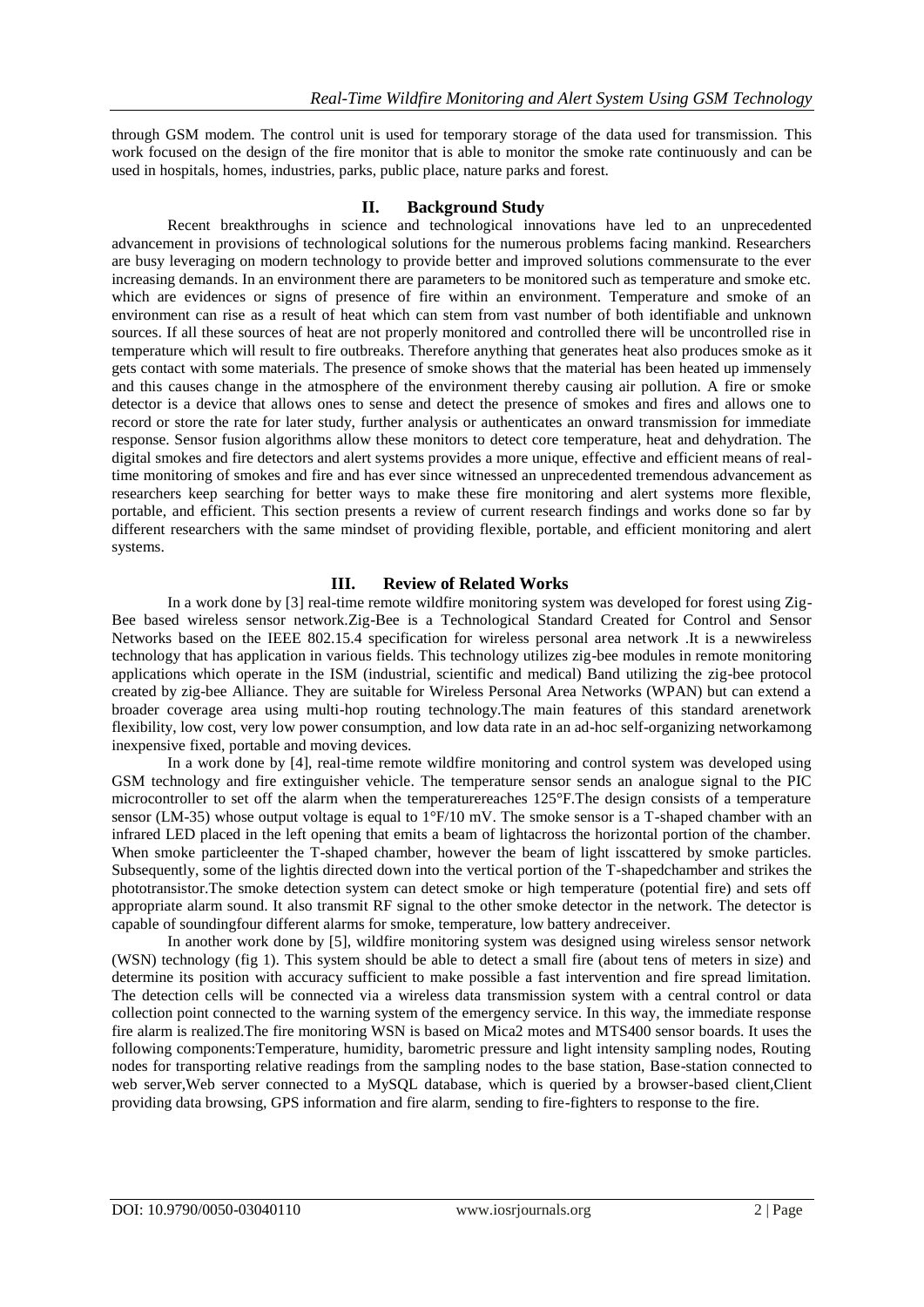

**Fig 1:** The Architecture of WSN for Wildfire Monitoring

In usual time, environmental data are collected by a few sensor nodes in a low frequency when it is humid with low fire possibility. When a fire occurs, the nodes surrounded are activated to sample related data such as temperature, humidity and barometric pressure in a relatively high frequency. The collected data are relayed through routing nodes and base-station to be stored into a MySQL database connected to web server, which is queried by a browser-based client. Data information are processed or aggregated in the base-station to reduce the communication cost. Client provides effective information including fire extent and location for firefighters to make responsive action.

In a work done by [6], wireless fire alarm system was constructed using Bluetooth wireless technology. Bluetooth is wireless standard technology invented by Telecom vendor Ericsson in1994 for exchanging data over short distances from fixed and mobile devices and building personal area network. It was originally conceived as a wireless alternative to RS-232data cables. It can connect several devices, overcoming problems of synchronization. Bluetooth is managed by the Bluetooth Special Interest Group (SIG), which has more than 19,000 member companies in the areas of telecommunication, computing, networking, and consumer electronics. Bluetooth operates in the range of 2400–2483.5MHz. Bluetooth exists in many products, such as telephones, tablets, handheld and console gaming equipment, and some high definition headsets, modems, and watches. By using fire alarm project one can use Bluetooth device for transferring data from fire alarm system to computer.In this one will be capable of performing the function of fire alarm and make use of computer as control panel to monitor the temperature. With Bluetooth technology it can penetrate obstacles.With the help of control panel the user can check the surroundings temperatureat any time and make analysis on their own from database that is recorded. If the Bluetooth fails in this case we can use buzzer when temperature is over limits. The advantages of using Bluetooth technology are as follows: Enhances user's experience, Connecting devices without use of cables, Reduced power consumption, Industry wireless communication standard, It is affordable.

In work done by [6], Wi-Fi based wireless fire alarm system was developed. Wi-fi is also a wireless technology that allows electronic device to exchange data or to connect to the internet wirelessly using 2.4GHz UHF and 5 SHF radio waves. A Wi-Fi-enabled device can connect to the Internet when within range of a wireless network which is configured to permit this. The coverage of one or more access points called hotspots can extend from an area as small as a few rooms to as large as many square kilometers. Wi-Fi allows cheaper deployment of local area networks.Wi-Fi alarms are the ideal solution for applications in small to medium sized commercial enterprises, offices, car showrooms, schools, village halls and meeting rooms, sports and leisure facilities, and many other applications. Typical Wi-Fi alarm systems incorporate detection devices, manual call points, alarms or sounders, and control panels with remote keypads. Alarms can also be activated and deactivated with a single press of a button on individually programmed key fobs at up to 50m from the control panel. Reducing damage and complex installation make Wi-Fi alarms an attractive proposition amongst a growing number of users. The latest Wi-Fi systems incorporate attractively designed individual components that complement the interiors of both modern or traditional premises and properties. Typical Wi-Fi specifications are user-friendly LCD display, radio controlled panel with unique connections for up to 100 Wi-Fi devices, bidirectional radio control and alarm functions, individual zones with separate identification of the device activated, control / monitoring and testing functions for all radio devices, integrated power supply for 230V connection, and internal battery back-up.

From the literatures reviewed, it can be seen that real-time remote fire (wildfire) monitoring has been implemented for environments or buildings using various technologies such as GSM/GPRS technology, Wireless sensor network, Bluetooth wireless technology,andZig-bee based wireless sensor network technology. Each of this technology has its own set of advantages and disadvantages and the deployment of any of these technologies in an environment is dependent on the availability of the components needed to build the system, the coverage zone and the intended mobility of the operator. Bluetooth wireless technology can exchange data over short distances such as 10 meters from fixed and mobile devices and it cannot be used for large area of coverage. Zig-bee, Wi-fi, WSN technology, GSM/GPRS, and RF module can be used for long distances applications especially in real-time remote wildfire monitoring system.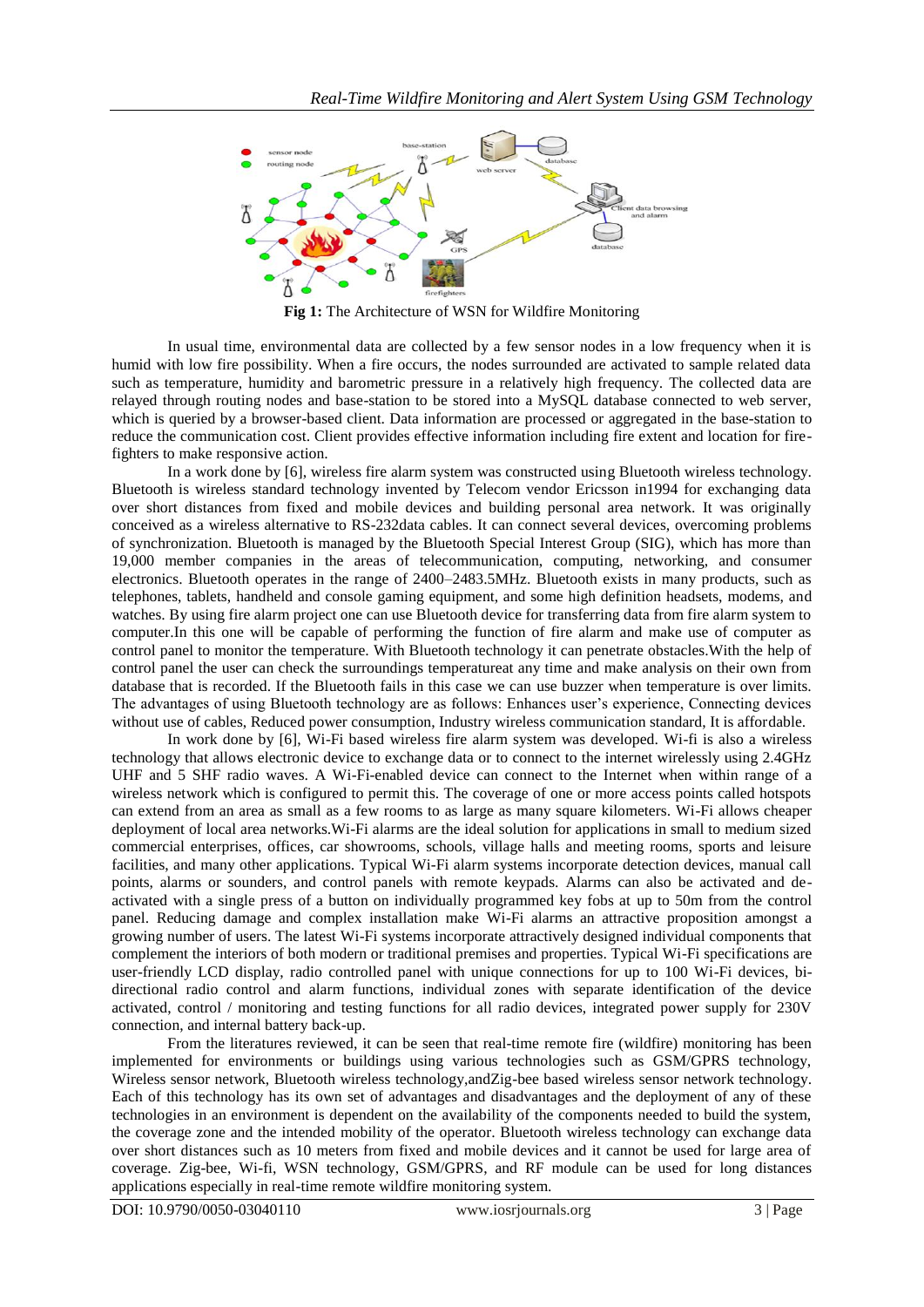# **A. Proposed System**

This works presents a lot of considerations and improvements that were incorporated in to the functionality of the device so as to reflect desired features such as cost, design complexity, size, software development, weight, portability etc. This design uses a miniaturized smoke sensor (IC sensor) which has been optimized for very accurate sensing and smoke detection. The system determines the rate and intensity of fire and smoke and with the help of the control unit displays the detected rate on a 16X2 character LCD and sends an SMS, each time the smoke rate goes above or below a fixed threshold, while at the same time setting off a buzzer alarm attached to the device to trigger an alert. With small size and portability in mind, the choice of the LCD display and miniaturized sensor aims at eliminating the need for a PC display, It thus ensures flexibility in real-time remote monitoring regardless of distance and location.Another interesting feature of this particular design is the reprogrammable and open source nature of the product, which makes it easier to re-specify the particular heat rate to watch out for, as well as play with the system parameters, to suit the users' needs better. This is necessary due to varying environmental and patient conditions. The introduction of the open source Arduino board in this project makes it exceptionally unique and thus opens door for greater exploration and maximization of its great flexibility features and the extent to which it can be implemented for a variety of functions. The overall block diagram of thesystem is shown in Figure 2:



**Fig 2:**Block diagram of the overall system

# **IV. System Design**

# **I. Hardware Subsystem Description**

#### **A. Sensing Unit**

Two types of sensor nodes are utilized in this project namely:

Coordinator node: This node will act to receive temperature or smoke readings from the various end sensor nodes and convey signals to the LCD and buzzer through AT89C52 microcontroller.

The various hardware Components/Units required for the implementation of the Coordinator node are:

Power Supply Unit, RF Receiver module Unit, Decoder unit, Microcontroller/Processing Unit, LCD display and Alarm Units. The arrangement of the Coordinator node is depicted in figure 3:



**Figure 3:** Block diagram of the Coordinator node

End Sensor node: This node will act to acquire temperature and smoke readings from the monitoring environment and transmit them to the coordinator node.The various hardware Components/Units required for the implementation of the End Sensor node are:Power Supply Unit, Sensing unit, Encoder Unit, RF Transmitter module Unit,The arrangement of the end sensor node 1 is shown in Figure 4. End Sensor node 2 is exactly similar to end sensor node 1.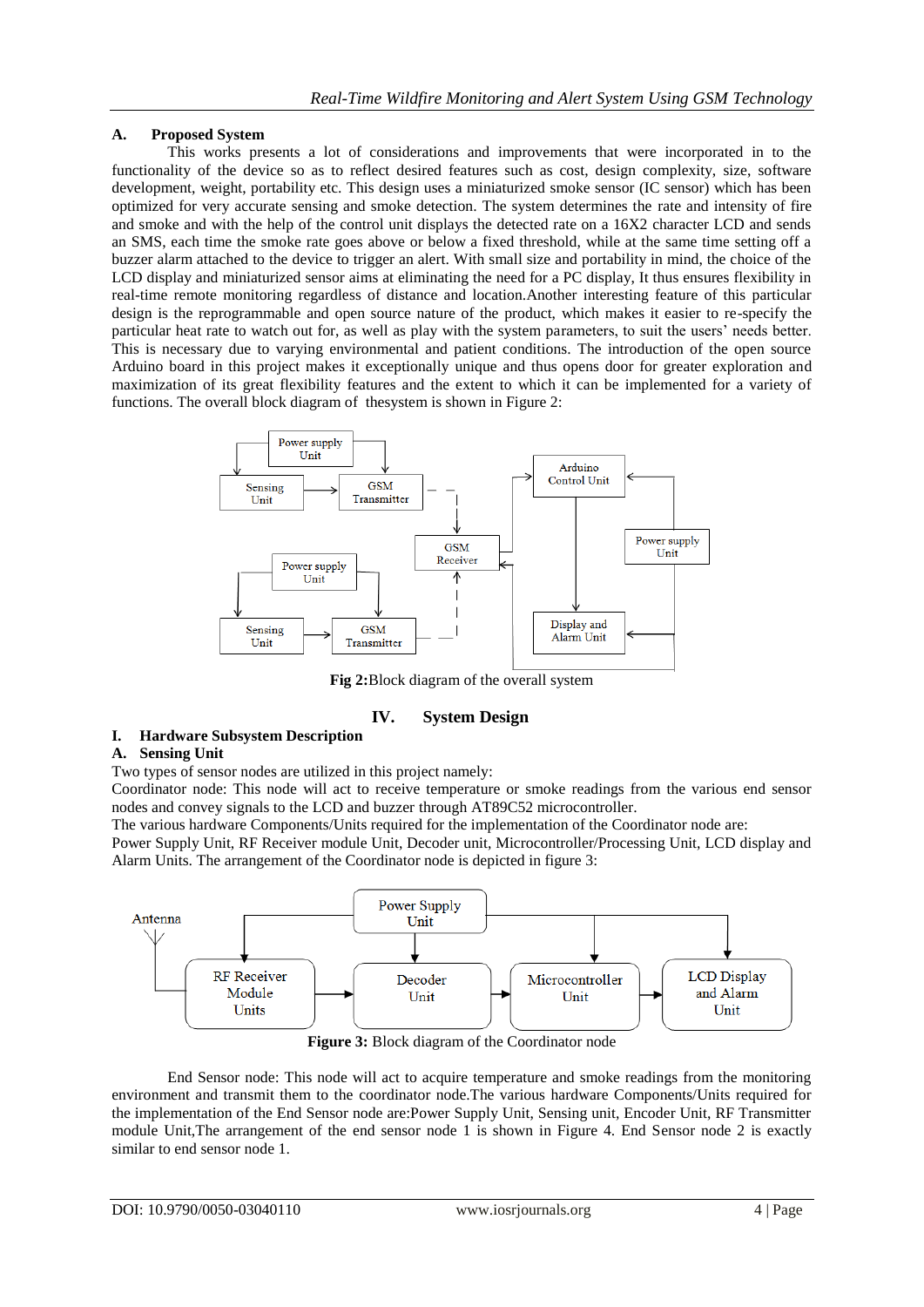

**Figure 4:** Block Diagram of the End Sensor Node 1

This unit is concerned with acquiring of the temperature readings from the environment where it is installed. For this work, this system makes use of a temperature sensor LM 35. The LM 35 Integrated Circuit (IC) is a precision temperature sensor with an output voltage linearly proportional to the centigrade temperature. Thus, the LM 35 has an advantage over linear temperature sensors in ˚Kelvin as one does not require subtracting a large constant voltage from the output to obtain convenient centigrade scaling. Another advantage of the LM 35 is that it does not require an external calibration or trimming to provide accuracies of  $\pm 1/4^{\circ}$ C at room temperature. The LM 35 requires only about 65microamperes from the supply and has a very low self-heating of 0.1°C in still air and operates over a full -55°C to +150°C temperature range [7].

Therefore, the formula to calculate the temperature reading from the LM 35 in Celsius is:

#### T(˚C)**=** ………………………..………….(1)

The LM 35 sensor is an accurate temperature sensor already having inherent trimming. However, when the LM 35 sensor is used directly in the system, the readings will suffer from fluctuations in the power supply. To get more accurate readings, external trimming is required as shown in figure 4



**Fig 4:** External resistor used in providing more accuracy to the LM 35 readings.

As shown in figure 3, a pull down resistor is used to provide more accuracy by pulling down any stray current from the circuit from affecting the output reading of the LM 35. The value of the pull down resistor R1 from LM 35 datasheet is calculated as:

R1 = Vs/(50 ×〖10〗^(-5) amps) ………………………………………..(2)

Where Vs is the voltage source to the LM 35

0.5mA (50  $\times$  [10] $\wedge$ (-5) A) is chosen as the maximum value in which a stray current from the circuit due to power fluctuations will not exceed under normal circumstances.

In this project, Vs to the LM 35 is 5v. Therefore, the value of R1in this project is:

 $R1 = 5v/(50 \times [10]\text{N}(-5)$  A) =  $1 \times [10]\text{N}4 \Omega$  or  $10K\Omega$ …………………………(3)

The LM 35 produces a voltage output of 10 millivolts (mV) for every 1<sup>°</sup>C rise in temperature.

This unit also consists of smoke sensor module (MQ2) and it is used for gathering information about the gaseous changes in an environment which indicates that fire is suspected (fig 4). A smoke sensor is a device that senses smoke, typically as an indicator of fire. The Analog Smoke/LPG/CO Gas Sensor (MQ2) module utilizes an MQ-2 as the sensitive component and has a protection resistor and an adjustable resistor on board. The MQ-2 gas sensor is sensitive to LPG (Liquidified petroleum gas), i-butane, propane, methane, alcohol, Hydrogen and smoke. It could be used in gas leakage detecting equipment in family and industry. The resistance of the sensitive component changes as the concentration of the target gas changes [8]. Features of the MQ2 smoke sensor include: Dimension: 32mm x 22mm x 30mm Specification, Operating voltage: 5v, Detection Zone: 300 - 10000ppmm, Characteristic Gas: 1000ppmm, Sensitivity: R in air/ R in typical gas > 5, Response Time: <10s, Recovery time: <30s, Heating Resistance: 31ohm, Heating Current: <181mA, Heating Power: <900mW, Measuring Voltage: <24, Ambient Temperature: -20C - 55C, Humidity: <95%, Oxygen Content: 21% .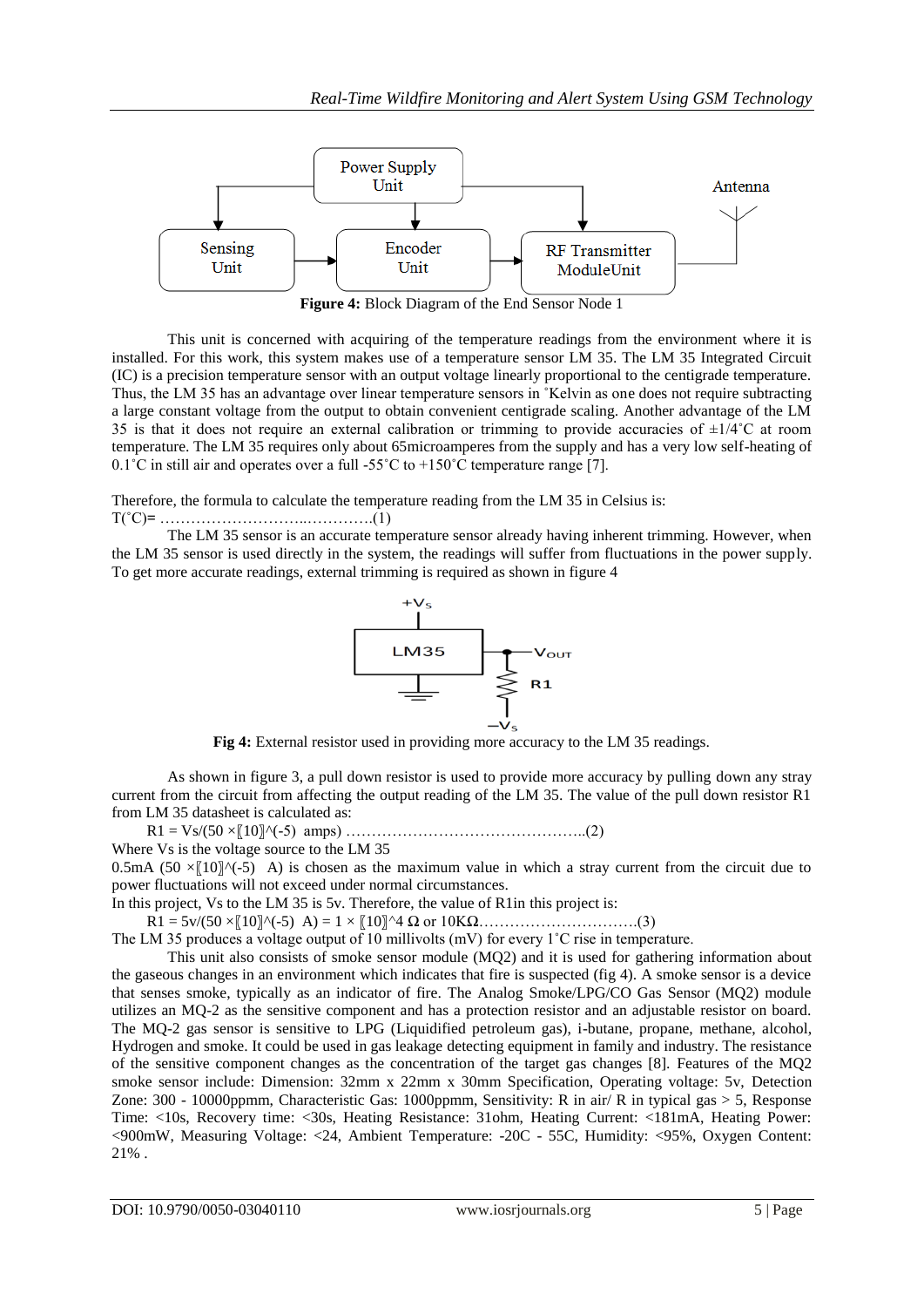The circuit diagram of the entire sensing unit is shown in figure 5



#### **B. Control Unit (The Arduino Board)**

The Arduino Uno is a microcontroller board based on the ATmega328 (datasheet). It has 14 digital input/output pins (of which 6 can be used as PWM outputs), 6 analog inputs, a 16 MHz ceramic resonator, a USB connection, a power jack, an ICSP header, and a reset button. It contains everything needed to support the microcontroller; simply connect it to a computer with a USB cable or power it with an AC-to-DC adapter or battery to get started. It's an open-source physical computing platform based on a simple microcontroller board, and a development environment for writing software for the board.

The Basic Features of Arduino Board

- The micro-controller used is ATmega328, built with Harvard architecture advanced RISC (Reduced Instruction Set Computing) technology.
- Operating voltage is 5v.
- The recommended input voltage is 7-12v.
- Input power supply voltage range: 6v 20V.
- Digital I/O Pins are 14 (of which 6 provide PWM output).
- The analog input pins are 6.
- The DC Current per I/O Pin is 40 mA.
- The DC Current for 3.3V Pin is 50 mA.
- The Flash Memory is 32 KB of which 0.5 KB used by boot loader.
- The SRAM size is 2 KB.
- The EEPROM size is 1 KB.
- The Clock Speed is 16 MHz

#### **C. RF (Radio Frequency) module Unit**

An RF Module is usually a small electronic circuit which is used to transmit and/or receive radio signals on a number of carrier frequency. RF modules are widely used in electronic design owing to the difficulty and complexity of designing radio circuitry. This good electronic radio design is very complex only because of the sensitivity of radio circuits and the accuracy of components and layouts that are required to achieve operation on a specific frequency.

This RF module comprise of a RF Transmitter and an RF Receiver. The transmitter/receiver (Tx/Rx) pair operates at a frequency of 434 MHz. This RF module used in this project employs Amplitude Shift Keying transmission scheme. A RF transmitter receives serial data and transmits it wirelessly through RF through its antenna is connected at pin4. Transmission takes place at the rate of 1Kbps - 10Kbps.The transmitted data is received by an RF receiver operating at the same frequency like the transmitter. This RF module allows one way communication between two nodes that are known as transmission and reception. The RF module is often used along with a pair of encoder and decoder. Encoder is used for encoding parallel data for transmission feed while reception is decoded by a decoder. HT12E and HT12D are commonly used encoder and decoder pair ICs respectively and they are used in this project. The RF Receiver module and RF Transmitter module pin diagram is shown below in figure 6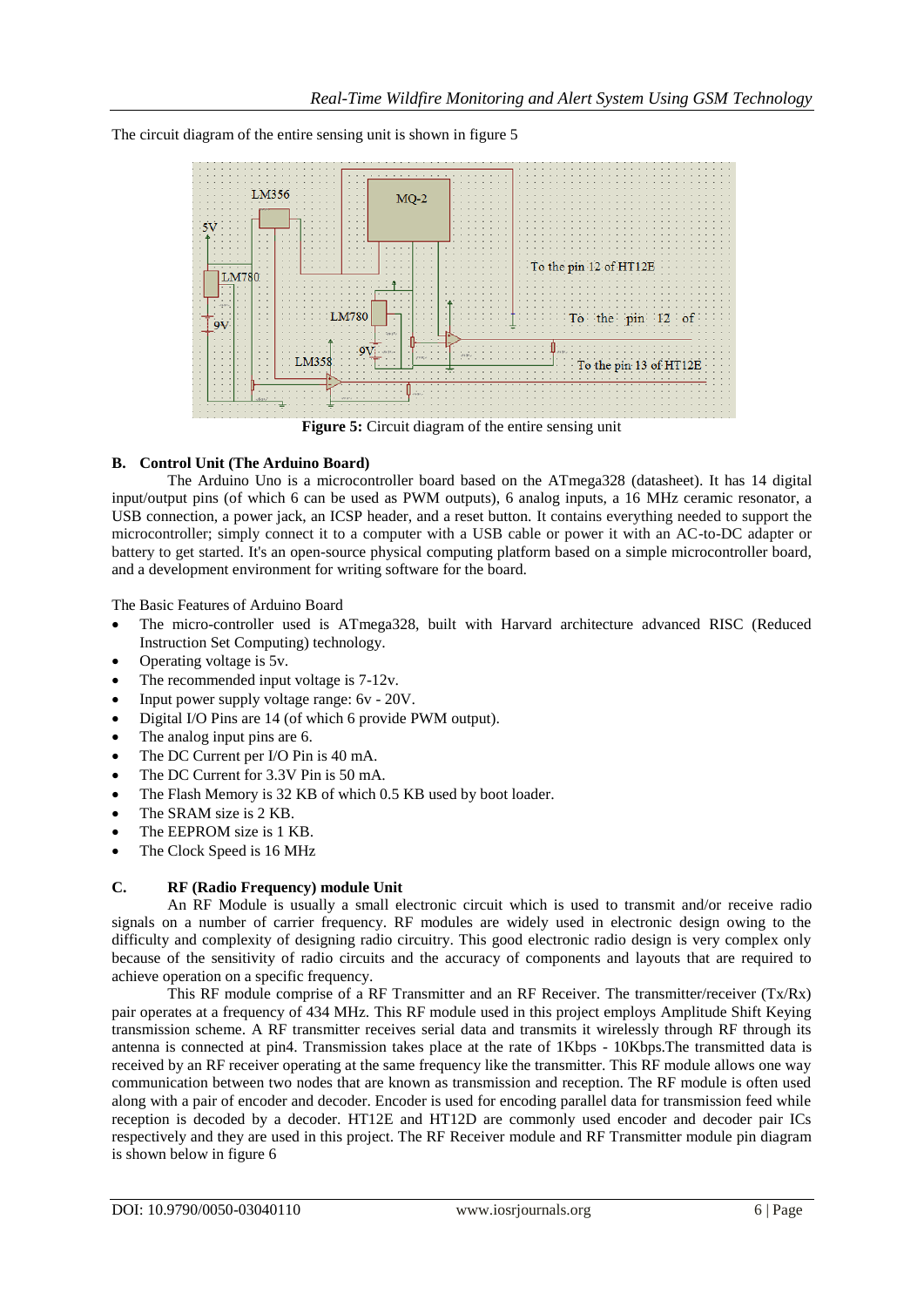

**Figure 6:** Circuit diagram of RF module Unit

## **D. Processing Unit**

The processing unit of this project is the AT89C52 microcontroller, it processes the parallel data received from the HT12D decoder and controls the operation of both the Liquid crystal display and the piezoelectric buzzer. The display on the liquid crystal display when fire is detected depends on the programs written in assembly language which is burned into AT89C52 microcontroller chip. The sound made by the piezoelectric buzzer when fire is detected depends also on the programs written in C language which is burned into AT89C52 microcontroller chip.

The overall design of the circuit as generated from the software design tool is shown in figure 7.



**Fig. 7:** Overall circuit diagram of the system

#### **II. Software Subsystem Design**

The control unit was initialized and programmed using the system flowchart procedure enumerated below;

Step 1: Monitoring if the temperature of the environment has increased.

Step 2: Monitoring if there is smoke in the environment.

Step 3: Transmission takes place when there is increase in temperature and smoke in the environment.

Step 4: Reception takes place immediately transmission is done.

Step 5: Microcontroller displays fire message and triggers an alarm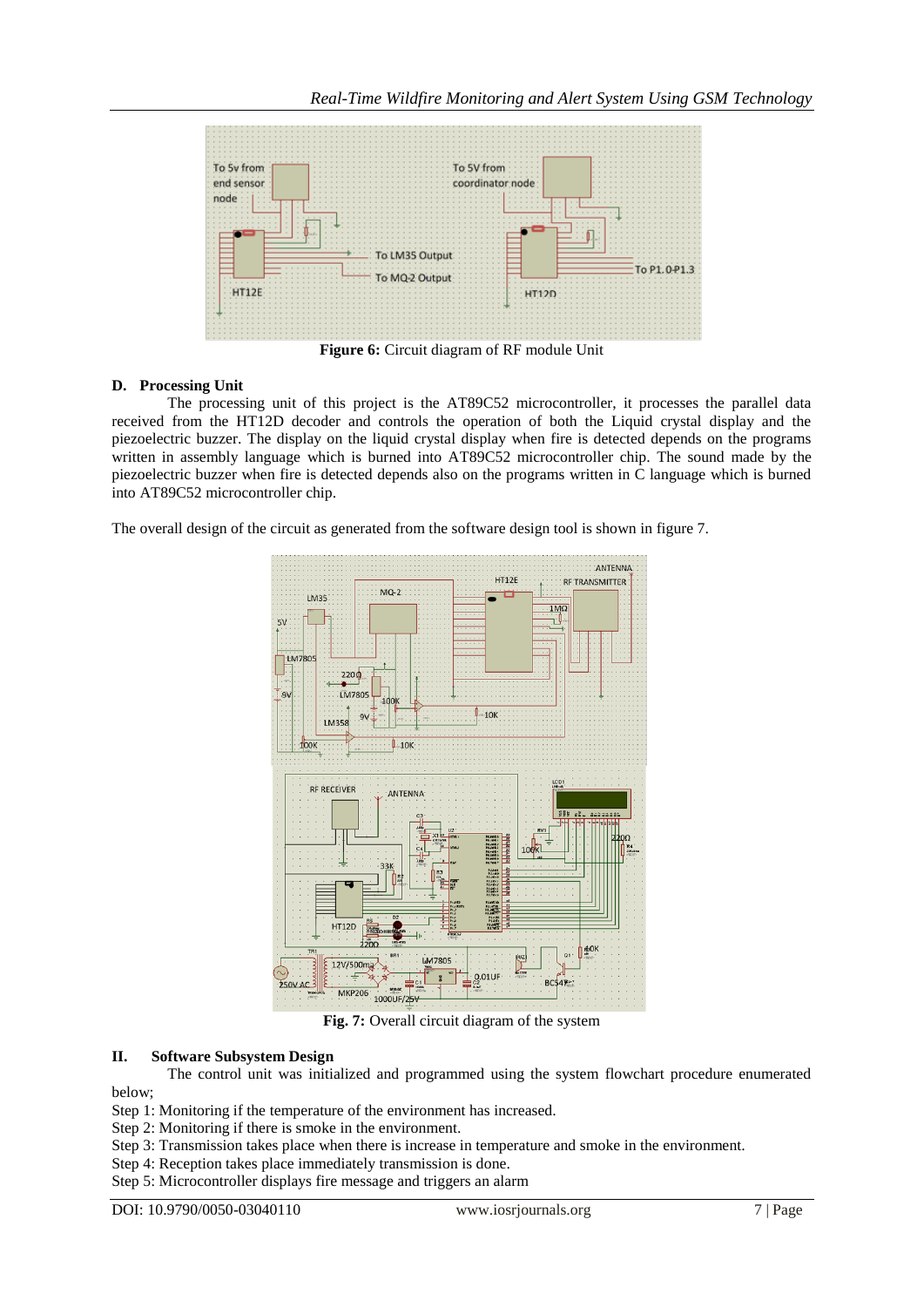Figure 8depicts the operation and flow chart of the whole system:



**Fig 8:** System Flowchart

## **V. System Implementation, Analysis and Evaluation**

The individual unit of the entire system was properly tested before full implementation was carried out. Various testing conditions were applied to the components depending on their specifications. Fire and Electric cooker were used to test the output response of the LM35 sensors with respect to distance. The setup was implemented on bread board and the output was finally tested with multi-meter. The results obtained showed that as the temperature of the fire increases the output voltage of the LM35 sensor increases while that of the electric cooker increases as the output voltage of the LM35 sensor increases. The readings obtained are shown in Table1 while Figure 9 shows the graphical representation of the response.

| <b>Table 1.</b> Keaulings of the test carried out on <i>Etable</i> Schsol |                                                                           |  |  |  |  |
|---------------------------------------------------------------------------|---------------------------------------------------------------------------|--|--|--|--|
| Heat sources                                                              | Electric cooker<br>F<br>e                                                 |  |  |  |  |
| Distance(cm)                                                              | Voltage(mV)/ Temperature( $°C$ )<br>$Voltage(mV)/ Temperature(^{\circ}C)$ |  |  |  |  |
|                                                                           |                                                                           |  |  |  |  |
|                                                                           | $\circ$<br>6                                                              |  |  |  |  |
|                                                                           | $\circ$<br>$\mathbf{U}$                                                   |  |  |  |  |
|                                                                           | o                                                                         |  |  |  |  |
|                                                                           |                                                                           |  |  |  |  |

|           |  |  | Table 1: Readings of the test carried out on LM35 sensor |  |
|-----------|--|--|----------------------------------------------------------|--|
| sources F |  |  | e Electric cook                                          |  |



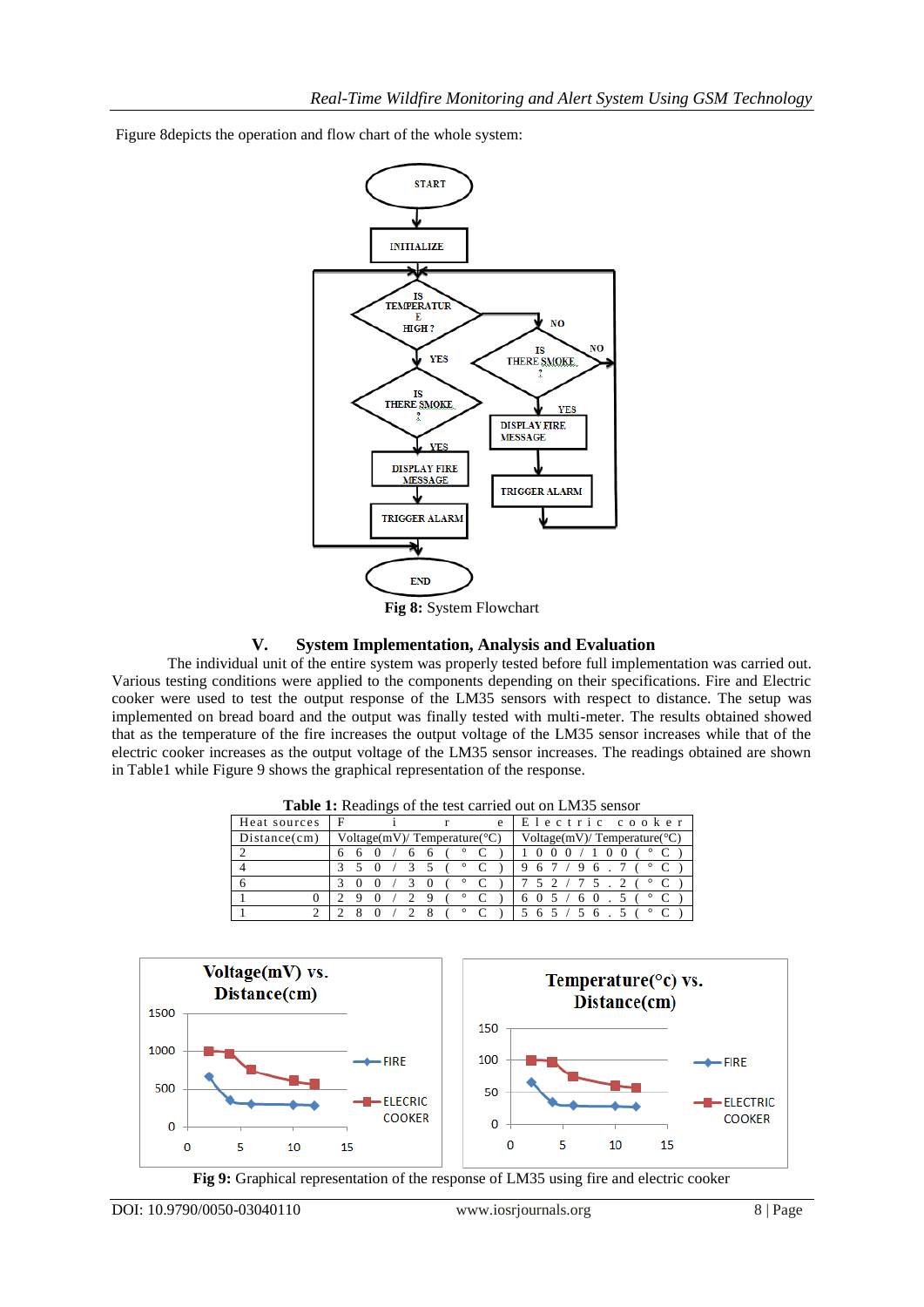# **I. Testing of the MQ-2 Sensor**

MQ-2 (Smoke sensor) was tested by using multi-meter to measure the output voltage from the sensor when smoke from fire was brought closer to the sensor. It was observed that the output voltage from the sensor increases as the concentration of the smoke increases depending on the distance between the sensor and the smoke. Table 2 and Figure 10 show the response of the MQ-2 smoke sensor to the smoke from fire.



**Table 2:** Readings from the output of the smoke sensor



**Fig 10:** Graphical representation of the response of the smoke sensor to smoke from fire

#### **II. Performance Evaluation**

The table below shows the summary of the entire system performance as well as the tests carried out on the entire system to ascertain if it's working according to the desired objectives and specifications intended for it. The observations and results of the system are then recorded at room temperature, on introduction of fire close to the temperature sensor (LM35), and on introduction of smoke close to the smoke sensor (MQ-2).

The entire system is evaluated based on the tests, observations and results captured in the table below.

| <b>Tuble of D</b> rotent beliofinance evaluation.                                                                      |                                                                                                                 |  |  |  |  |  |  |
|------------------------------------------------------------------------------------------------------------------------|-----------------------------------------------------------------------------------------------------------------|--|--|--|--|--|--|
|                                                                                                                        | <b>IRESULT</b><br>$A$ T<br>B S E R                                                                              |  |  |  |  |  |  |
| (1). At Room Temperature from 28°C below and Concentration of smoke with distance of 12cm from the sensors             | Liquid crystal display of the coordinator node displayed "No fire occurrence in the farm"<br>NO ALARM           |  |  |  |  |  |  |
| $(2)$ . At the Temperature from 66 $^{\circ}$ C above and Concentration of smoke with distance of 2cm from the sensors | Liquid crystal display of the coordinator node displayed "Attention wildfire in the farm"<br><b>ALARM BEEPS</b> |  |  |  |  |  |  |
| (3). When the Concentration of smoke is 2cm from the MO-2 smoke sensor                                                 | ALARM BEEPS<br>Liquid crystal display of the coordinator node displayed "Smoke in the farm, fire is suspected"  |  |  |  |  |  |  |
| (4) At a Temperature of $66^{\circ}$ C with distance of 2cm from the LM35 sensor                                       | Liquid crystal display of the coordinator node displayed "Attention wildfire in the farm"<br>ALARM BEEPS        |  |  |  |  |  |  |

**Table 3:** System performance evaluation.

# **VI. Conclusion**

Modern communication technologies are employed to deal with emergencies. Monitoring and alert systems have incorporated the telecommunications infrastructure as an integral and basic part of its system. This project has introduced a viable alert and monitoring technique that promotes real time sensing and detection, monitoring, analysis of critical system information. These Monitoring and alert systems involves the application of engineering principles and techniques to the construction and design of efficient and high fidelity monitors which guarantees Increased timing accuracy thereby providing overall improvements in system performance (quality and efficiency). Wireless and mobile technologies are key components that would help enable users all over the world effectively manage and respond appropriately to fire hazards. This wireless communications would not only provide us with safe and accurate monitoring but also guarantees location independency.

The availability of GSM has enabled cost savings in monitoring and alert systems that depends on real time and has led to significant advances in capability and quality delivery. Monitoring systems saves lives by preventing industrial and home accidents, aiding search and rescue efforts, and speeding the delivery of